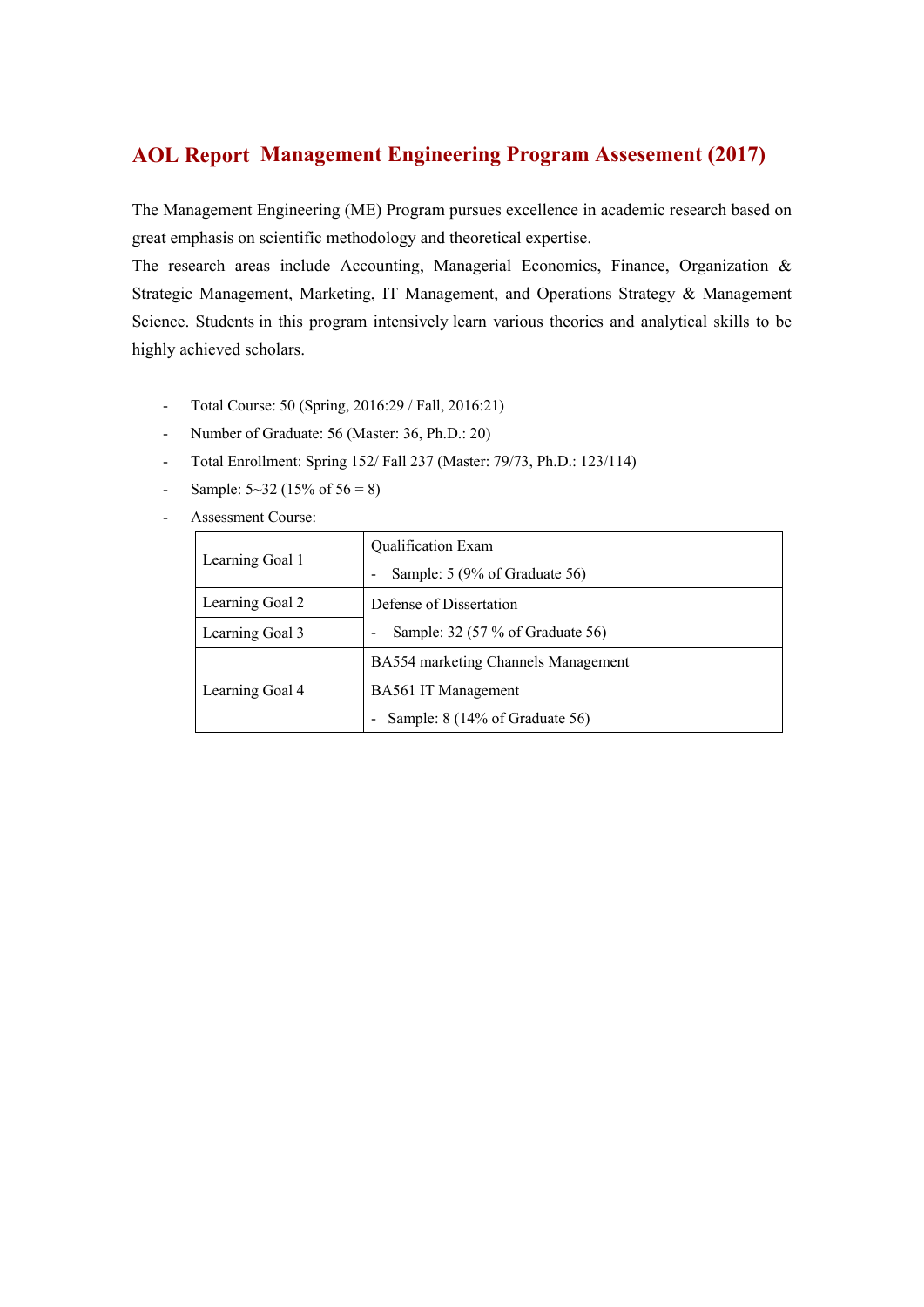# *Overview of Assessment*

| <b>Management Engineering Program Assessment: Learning Goal 1</b>                                                                                                                          |                                                       |                                    |  |  |  |  |  |  |  |
|--------------------------------------------------------------------------------------------------------------------------------------------------------------------------------------------|-------------------------------------------------------|------------------------------------|--|--|--|--|--|--|--|
| Our graduates will have skills (or ability) to conduct quality research.                                                                                                                   |                                                       |                                    |  |  |  |  |  |  |  |
| <b>Learning Objective</b>                                                                                                                                                                  | <b>Sample</b>                                         | <b>Methods</b>                     |  |  |  |  |  |  |  |
| (L11) Graduate will have basic quantitative skills<br>for research.<br>$(L12)$ Graduate will have basic theory, analytical<br>research tools, and background about their<br>research area. | <b>Qualification Exam in Fall</b><br>Semester $(N=5)$ | - Qualification Exam<br>evaluation |  |  |  |  |  |  |  |
| - Professor in charge evaluates doctorial students who took qualification exam.<br><sup>*</sup> 1 (Fails to Meet Expectations) 2 (Meets Expectations) 3 (Exceed Expectation)               |                                                       |                                    |  |  |  |  |  |  |  |

| <b>Management Engineering Program Assessment: Learning Goal 2</b>                         |                            |                           |  |  |  |  |  |  |  |
|-------------------------------------------------------------------------------------------|----------------------------|---------------------------|--|--|--|--|--|--|--|
| Our graduates will be effective professional communicators.                               |                            |                           |  |  |  |  |  |  |  |
| <b>Learning Objective</b>                                                                 | <b>Sample</b>              | <b>Methods</b>            |  |  |  |  |  |  |  |
| (L21) Our student will create well-written                                                |                            |                           |  |  |  |  |  |  |  |
| professional papers on a research topic.                                                  | Defense of Dissertation in | - Dissertation evaluation |  |  |  |  |  |  |  |
| (L22) Our students will deliver an effective oral                                         | Fall Semester $(N=32)$     |                           |  |  |  |  |  |  |  |
| presentation on a research topic.                                                         |                            |                           |  |  |  |  |  |  |  |
| - Uses dissertation evaluation in defenses of dissertation.                               |                            |                           |  |  |  |  |  |  |  |
| <sup>*</sup> 1 (Fails to Meet Expectations) 2 (Meets Expectations) 3 (Exceed Expectation) |                            |                           |  |  |  |  |  |  |  |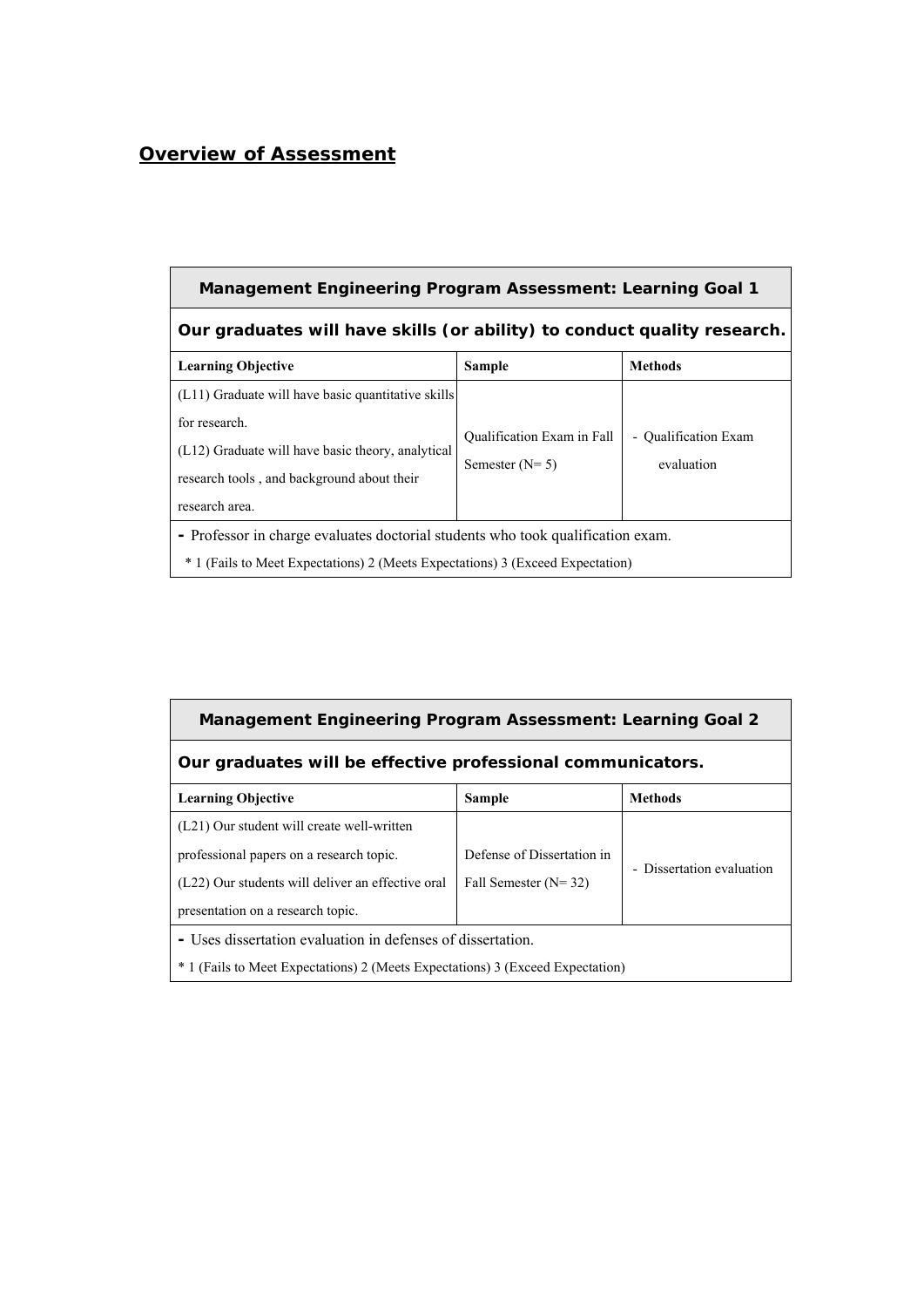| <b>Management Engineering Program Assessment: Learning Goal 3</b>                                                                                                                                                 |                                                      |                         |  |  |  |  |  |  |  |
|-------------------------------------------------------------------------------------------------------------------------------------------------------------------------------------------------------------------|------------------------------------------------------|-------------------------|--|--|--|--|--|--|--|
| Learning Goal Our graduates will be capable researchers.                                                                                                                                                          |                                                      |                         |  |  |  |  |  |  |  |
| <b>Methods</b><br><b>Learning Objective</b><br>Sample                                                                                                                                                             |                                                      |                         |  |  |  |  |  |  |  |
| 1. Our student will identify and<br>diagnose management/research<br>problems. $(L31)$<br>2. Our students will engage in<br>management research and present<br>the findings of such research<br>effectively. (L32) | Defense of Dissertation in<br>Fall Semester $(N=32)$ | Dissertation evaluation |  |  |  |  |  |  |  |
| - Uses dissertation evaluation in defenses of dissertation<br><sup>*</sup> 1 (Fails to Meet Expectations) 2 (Meets Expectations) 3 (Exceed Expectation)                                                           |                                                      |                         |  |  |  |  |  |  |  |

| <b>Management Engineering Program Assessment: Learning Goal 4</b>                                                                                                          |                                              |                                               |  |  |  |  |  |  |  |  |
|----------------------------------------------------------------------------------------------------------------------------------------------------------------------------|----------------------------------------------|-----------------------------------------------|--|--|--|--|--|--|--|--|
| Our graduates will use team building successfully.                                                                                                                         |                                              |                                               |  |  |  |  |  |  |  |  |
| <b>Learning Objective</b>                                                                                                                                                  | Sample                                       | <b>Methods</b>                                |  |  |  |  |  |  |  |  |
| (L41) Our students will know how to<br>build an academic team successfully.                                                                                                | Student enrolled in BA561 or<br>$BA554(N=8)$ | - Course-embedded survey (peer<br>evaluation) |  |  |  |  |  |  |  |  |
| - Using Course-embedded survey in BA 561 and BA554 for peer review among team<br><sup>*</sup> 1 (Fails to Meet Expectations) 2 (Meets Expectations) 3 (Exceed Expectation) |                                              |                                               |  |  |  |  |  |  |  |  |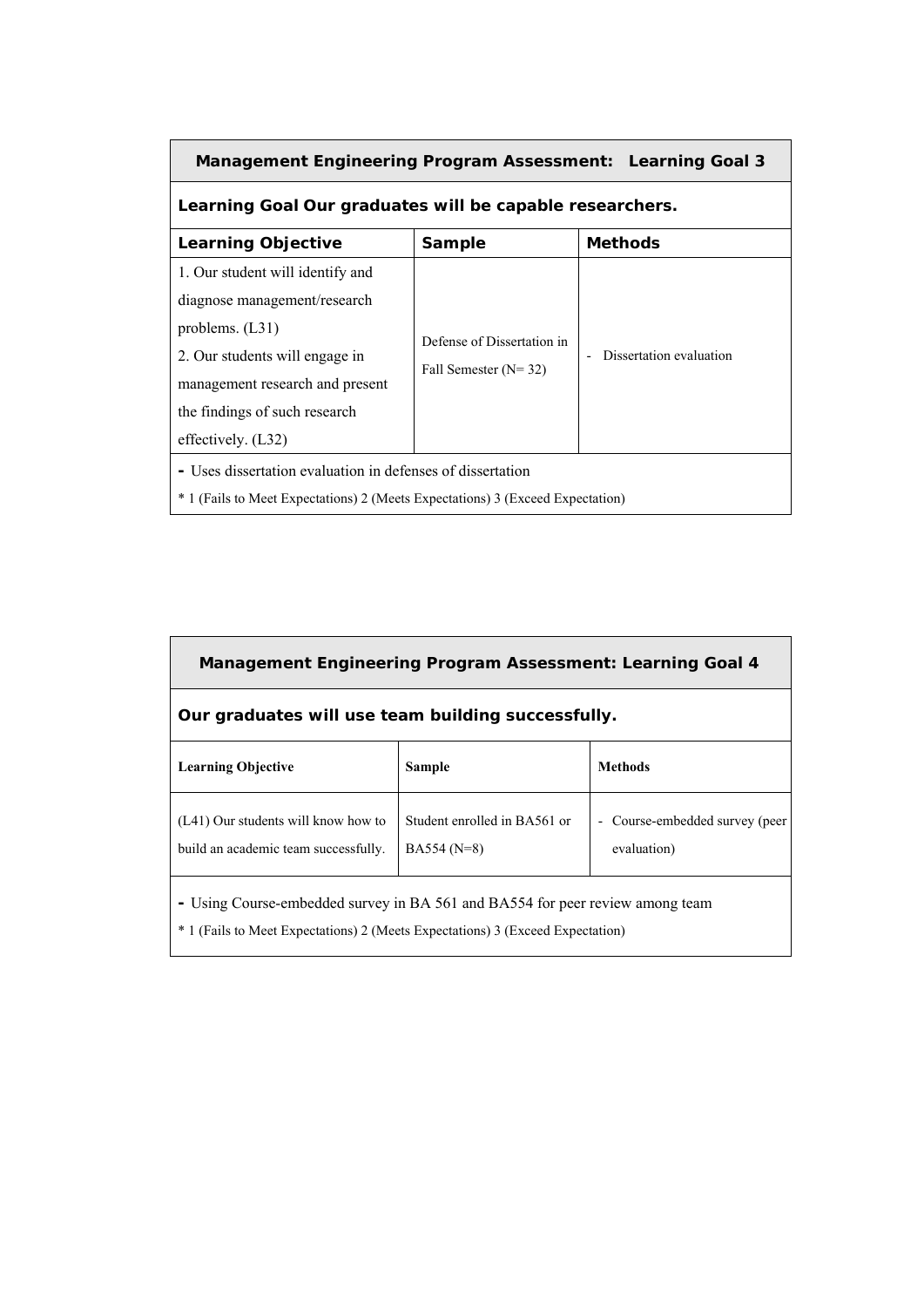# *Data Analysis and Results*

| <b>Assessment Learning Goal 1: Qualification Exam</b>                     |                |                          |                |                  |                          |                          |                  |                |                |  |
|---------------------------------------------------------------------------|----------------|--------------------------|----------------|------------------|--------------------------|--------------------------|------------------|----------------|----------------|--|
| Professor in charge evaluates the 1 <sup>st</sup> year doctorial students |                |                          |                |                  |                          |                          |                  |                |                |  |
| Student                                                                   |                |                          | L11            |                  |                          |                          |                  | L12            |                |  |
| Number                                                                    | $\mathbf{1}$   | $\overline{2}$           | 3              | 4                | 5                        | $\mathbf{1}$             | $\overline{2}$   | 3              | $\overline{4}$ |  |
| 1                                                                         | 3              | 3                        | 3              | 3                | 3                        | 3                        | 3                | $\overline{c}$ | 3              |  |
| $\overline{2}$                                                            | $\overline{2}$ | 3                        | $\overline{2}$ | 3                | 3                        | 3                        | 3                | 3              | 3              |  |
| 3                                                                         | 3              | 3                        | 3              | 3                | 3                        | 3                        | 3                | 3              | 3              |  |
| $\overline{4}$                                                            | 3              | 3                        | $\overline{c}$ | 3                | 3                        | 3                        | 3                | 3              | 3              |  |
| 5                                                                         | 3              | 3                        | $\overline{2}$ | 3                | 3                        | 3                        | 3                | $\overline{2}$ | 3              |  |
|                                                                           |                |                          |                |                  |                          |                          |                  |                |                |  |
|                                                                           |                |                          |                |                  |                          |                          |                  |                |                |  |
|                                                                           |                |                          |                |                  |                          |                          |                  |                |                |  |
|                                                                           |                |                          |                |                  |                          |                          |                  |                |                |  |
| 3 point total                                                             | $\overline{4}$ | $\overline{\phantom{0}}$ | $\overline{2}$ | 5                | $\overline{\mathcal{L}}$ | $\overline{\mathcal{L}}$ | 5                | $\mathcal{E}$  | 5              |  |
| 2 point total                                                             | 1              | $\boldsymbol{0}$         | 3              | $\boldsymbol{0}$ | $\theta$                 | $\theta$                 | $\boldsymbol{0}$ | 2              | $\mathbf{0}$   |  |
| 1 point total                                                             | $\mathbf{0}$   | $\mathbf{0}$             | $\theta$       | $\mathbf{0}$     | $\Omega$                 | $\theta$                 | $\theta$         | $\Omega$       | $\mathbf{0}$   |  |
| Mean                                                                      | 2.80           | 3.00                     | 2.40           | 3.00             | 3.00                     | 3.00                     | 3.00             | 2.60           | 3.00           |  |

\* Criteria: 1 (Fails to Meet Expectations) 2 (Meets Expectations) 3 (Exceeds Expectations)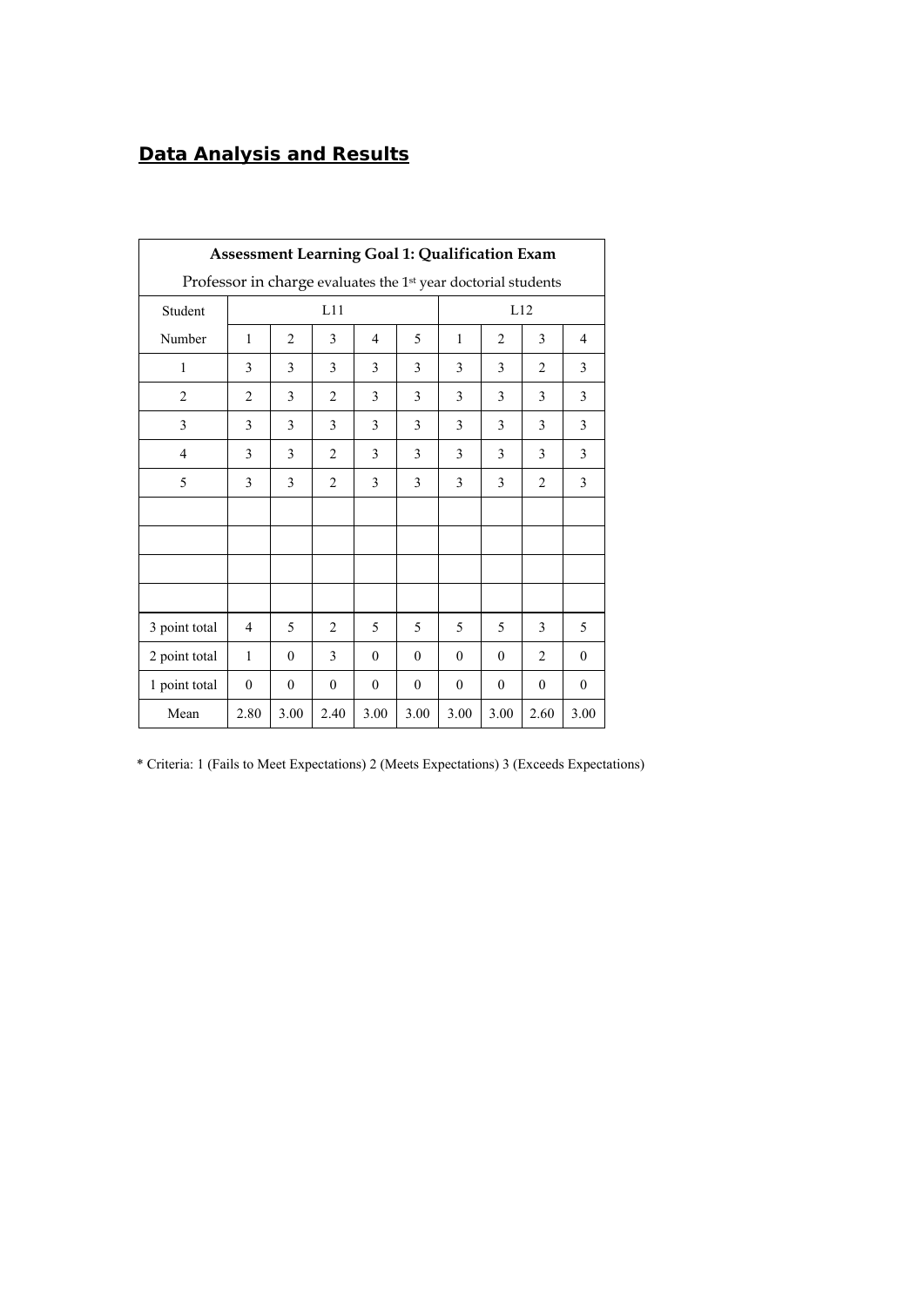| <b>Assessment Learning Goal 2: Defense of Dissertation</b><br>Committee member evaluates the master or doctorial students |                |                  |                         |                |                         |                |                |                |                         |                |                         |                |                |
|---------------------------------------------------------------------------------------------------------------------------|----------------|------------------|-------------------------|----------------|-------------------------|----------------|----------------|----------------|-------------------------|----------------|-------------------------|----------------|----------------|
|                                                                                                                           |                |                  |                         |                |                         |                |                |                |                         |                |                         |                |                |
| Student                                                                                                                   |                |                  |                         | L21            |                         |                | L22            |                |                         |                |                         |                |                |
| Number                                                                                                                    | $\mathbf{1}$   | $\overline{c}$   | $\mathfrak{Z}$          | 4              | $\mathfrak s$           | 6              | $\mathbf{1}$   | $\overline{c}$ | 3                       | $\overline{4}$ | 5                       | 6              | 7              |
| $\mathbf{1}$                                                                                                              | $\overline{2}$ | 3                | $\overline{c}$          | $\mathbf{2}$   | $\sqrt{2}$              | $\mathfrak{Z}$ | $\sqrt{2}$     | $\sqrt{2}$     | $\overline{c}$          | $\mathfrak{Z}$ | 3                       | $\overline{c}$ | $\overline{c}$ |
| $\sqrt{2}$                                                                                                                | $\overline{2}$ | $\overline{c}$   | $\overline{2}$          | $\overline{c}$ | $\mathfrak{Z}$          | $\mathfrak{Z}$ | $\mathfrak{Z}$ | 3              | $\overline{c}$          | 3              | $\mathbf{2}$            | $\overline{2}$ | $\overline{c}$ |
| $\mathfrak{Z}$                                                                                                            | 3              | 3                | 3                       | $\mathfrak{Z}$ | $\mathfrak{Z}$          | $\sqrt{2}$     | $\mathfrak{Z}$ | $\mathfrak{Z}$ | $\overline{c}$          | 3              | 3                       | $\overline{2}$ | 3              |
| $\overline{4}$                                                                                                            | 3              | $\mathfrak{Z}$   | 3                       | $\mathfrak{Z}$ | $\mathfrak{Z}$          | $\sqrt{2}$     | $\mathfrak{Z}$ | $\mathfrak{Z}$ | $\overline{c}$          | $\mathfrak{Z}$ | 3                       | $\overline{2}$ | $\mathfrak{Z}$ |
| 5                                                                                                                         | $\mathfrak{Z}$ | $\sqrt{2}$       | $\overline{\mathbf{3}}$ | $\mathfrak{Z}$ | $\overline{\mathbf{3}}$ | $\mathfrak{Z}$ | $\overline{3}$ | $\mathfrak{Z}$ | $\overline{\mathbf{3}}$ | 3              | $\overline{\mathbf{3}}$ | $\mathfrak{Z}$ | 3              |
| 6                                                                                                                         | 3              | $\mathfrak{Z}$   | 3                       | $\mathfrak{Z}$ | $\mathfrak{Z}$          | 3              | $\mathfrak{Z}$ | $\mathfrak{Z}$ | $\mathfrak{Z}$          | $\mathfrak{Z}$ | 3                       | $\overline{2}$ | 3              |
| $\tau$                                                                                                                    | 3              | 3                | 3                       | 3              | $\mathfrak{Z}$          | 3              | $\mathfrak{Z}$ | 3              | $\overline{c}$          | 3              | 3                       | $\overline{2}$ | 3              |
| $8\,$                                                                                                                     | 3              | 3                | 3                       | $\mathfrak{Z}$ | $\mathfrak{Z}$          | $\sqrt{2}$     | $\mathfrak{Z}$ | $\mathfrak{Z}$ | $\overline{c}$          | $\mathfrak{Z}$ | 3                       | $\sqrt{2}$     | 3              |
| 9                                                                                                                         | 3              | 3                | 3                       | 3              | 3                       | 3              | 3              | 3              | $\overline{3}$          | 3              | 3                       | 3              | 3              |
| 10                                                                                                                        | 3              | $\mathfrak{Z}$   | $\overline{2}$          | $\mathfrak{Z}$ | $\mathfrak{Z}$          | $\mathfrak{Z}$ | $\mathfrak{Z}$ | $\sqrt{2}$     | $\overline{c}$          | $\overline{c}$ | 3                       | 3              | 3              |
| 11                                                                                                                        | 3              | $\mathfrak{Z}$   | $\overline{2}$          | $\mathfrak{Z}$ | $\mathfrak{Z}$          | $\mathfrak{Z}$ | $\mathfrak{Z}$ | $\overline{c}$ | 3                       | 3              | 3                       | 3              | 3              |
| 12                                                                                                                        | 3              | 2                | 3                       | 3              | $\mathfrak{Z}$          | 3              | $\overline{2}$ | $\overline{c}$ | 3                       | 3              | 3                       | 2              | 3              |
| 13                                                                                                                        | 3              | 3                | 3                       | 3              | $\mathfrak{Z}$          | 3              | $\overline{2}$ | 3              | 3                       | $\overline{2}$ | 3                       | $\overline{2}$ | 3              |
| 14                                                                                                                        | $\overline{2}$ | $\mathbf{2}$     | 3                       | $\mathbf{2}$   | $\overline{c}$          | $\mathfrak{Z}$ | $\overline{2}$ | $\mathbf{1}$   | $\overline{c}$          | $\mathbf{1}$   | $\overline{c}$          | $\mathbf{1}$   | $\overline{c}$ |
| 15                                                                                                                        | 3              | $\overline{c}$   | $\overline{c}$          | 3              | 3                       | 3              | $\overline{2}$ | 3              | 3                       | $\overline{2}$ | 3                       | $\overline{2}$ | 3              |
| 16                                                                                                                        | $\mathfrak{Z}$ | $\mathfrak{Z}$   | $\overline{\mathbf{3}}$ | $\mathfrak{Z}$ | $\mathfrak{Z}$          | $\mathfrak{Z}$ | $\mathfrak{Z}$ | $\mathfrak{Z}$ | $\overline{2}$          | $\overline{c}$ | $\mathfrak{Z}$          | $\overline{2}$ | 3              |
| 17                                                                                                                        | 3              | $\mathfrak{Z}$   | $\overline{\mathbf{3}}$ | $\mathfrak{Z}$ | $\mathfrak{Z}$          | $\mathfrak{Z}$ | $\mathfrak{Z}$ | $\sqrt{2}$     | $\mathfrak{Z}$          | $\overline{c}$ | $\mathfrak{Z}$          | $\overline{c}$ | $\mathfrak{Z}$ |
| 18                                                                                                                        | 3              | $\mathfrak{Z}$   | 3                       | $\mathfrak{Z}$ | $\mathfrak{Z}$          | 3              | $\mathfrak{Z}$ | $\mathfrak{Z}$ | $\mathfrak{Z}$          | $\mathfrak{Z}$ | 3                       | $\mathfrak{Z}$ | 3              |
| 19                                                                                                                        | 3              | $\mathfrak{Z}$   | 3                       | $\mathfrak{Z}$ | 3                       | $\mathfrak{Z}$ | 3              | $\mathfrak{Z}$ | 3                       | $\mathfrak{Z}$ | 3                       | $\overline{c}$ | 3              |
| $20\,$                                                                                                                    | 3              | $\boldsymbol{2}$ | 3                       | 3              | $\mathfrak{Z}$          | $\mathfrak{Z}$ | $\overline{c}$ | $\mathfrak{Z}$ | 3                       | $\mathfrak{Z}$ | 3                       | $\overline{c}$ | 3              |
| 21                                                                                                                        | $\sqrt{3}$     | $\overline{c}$   | $\overline{c}$          | 3              | $\mathfrak{Z}$          | $\mathfrak{Z}$ | $\overline{c}$ | $\mathfrak{Z}$ | $\sqrt{2}$              | $\overline{c}$ | $\mathfrak{Z}$          | $\overline{c}$ | $\overline{c}$ |
| 22                                                                                                                        | $\mathfrak{Z}$ | $\overline{c}$   | $\overline{2}$          | $\mathfrak{Z}$ | $\mathfrak{Z}$          | $\mathfrak{Z}$ | $\mathfrak{Z}$ | $\mathfrak{Z}$ | $\overline{c}$          | $\mathfrak{Z}$ | $\overline{c}$          | $\sqrt{2}$     | $\mathfrak{Z}$ |
| 23                                                                                                                        | $\overline{3}$ | $\mathfrak{Z}$   | $\mathfrak{Z}$          | $\mathfrak{Z}$ | $\mathfrak{Z}$          | $\mathfrak{Z}$ | $\mathfrak{Z}$ | $\mathfrak{Z}$ | $\overline{3}$          | $\mathfrak{Z}$ | $\mathfrak{Z}$          | $\mathfrak{Z}$ | $\mathfrak{Z}$ |
| 24                                                                                                                        | $\mathfrak{Z}$ | $\overline{c}$   | 3                       | $\mathfrak{Z}$ | $\mathfrak{Z}$          | $\mathfrak{Z}$ | $\mathfrak{Z}$ | $\mathfrak{Z}$ | $\mathfrak{Z}$          | $\overline{c}$ | $\mathfrak{Z}$          | $\mathfrak{Z}$ | $\mathfrak{Z}$ |
| 25                                                                                                                        | $\mathfrak{Z}$ | $\overline{c}$   | 3                       | $\overline{c}$ | $\overline{2}$          | 3              | $\mathfrak{Z}$ | $\overline{2}$ | 3                       | $\mathfrak{Z}$ | $\mathfrak{Z}$          | $\mathfrak{Z}$ | $\mathfrak{Z}$ |
| $26\,$                                                                                                                    | $\mathfrak{Z}$ | $\overline{2}$   | $\overline{\mathbf{3}}$ | $\mathfrak{Z}$ | $\mathfrak{Z}$          | $\mathfrak{Z}$ | $\mathfrak{Z}$ | $\mathfrak{Z}$ | $\overline{2}$          | $\mathfrak{Z}$ | $\overline{3}$          | $\mathfrak{Z}$ | $\mathbf{2}$   |
| $27\,$                                                                                                                    | $\mathfrak{Z}$ | $\overline{2}$   | $\mathfrak{Z}$          | $\mathfrak{Z}$ | $\mathfrak{Z}$          | $\mathfrak{Z}$ | $\mathfrak{Z}$ | $\mathfrak{Z}$ | $\mathfrak{Z}$          | $\mathfrak{Z}$ | $\mathfrak{Z}$          | $\mathfrak{Z}$ | $\mathfrak{Z}$ |
| $28\,$                                                                                                                    | $\mathfrak{Z}$ | $\mathfrak{Z}$   | $\mathfrak{Z}$          | $\mathfrak{Z}$ | $\mathfrak{Z}$          | $\mathfrak{Z}$ | $\mathfrak{Z}$ | $\mathfrak{Z}$ | $\mathfrak{Z}$          | $\mathfrak{Z}$ | $\mathfrak{Z}$          | $\mathfrak{Z}$ | $\mathfrak{Z}$ |
| 29                                                                                                                        | $\mathfrak{Z}$ | $\mathfrak{Z}$   | $\mathfrak{Z}$          | $\mathfrak{Z}$ | $\mathfrak{Z}$          | $\mathfrak{Z}$ | $\mathfrak{Z}$ | $\mathfrak{Z}$ | $\overline{3}$          | $\mathfrak{Z}$ | $\sqrt{2}$              | $\mathfrak{Z}$ | $\sqrt{2}$     |
| $30\,$                                                                                                                    | $\mathfrak{Z}$ | $\mathfrak{Z}$   | $\mathfrak{Z}$          | $\mathfrak{Z}$ | $\mathfrak{Z}$          | $\mathfrak{Z}$ | $\mathfrak{Z}$ | $\mathfrak{Z}$ | $\mathfrak{Z}$          | $\mathfrak{Z}$ | $\mathfrak{Z}$          | $\mathfrak{Z}$ | $\overline{c}$ |
| 31                                                                                                                        | $\mathfrak{Z}$ | $\mathfrak{Z}$   | $\boldsymbol{2}$        | $\mathfrak{Z}$ | $\mathfrak{Z}$          | $\mathfrak{Z}$ | $\mathfrak{Z}$ | $\mathfrak{Z}$ | $\mathfrak{Z}$          | $\mathfrak{Z}$ | $\mathfrak{Z}$          | $\mathfrak{Z}$ | $\mathfrak{Z}$ |
| 32                                                                                                                        | $\mathfrak{Z}$ | $\overline{c}$   | $\overline{3}$          | $\mathfrak{Z}$ | $\mathfrak{Z}$          | $\mathfrak{Z}$ | $\overline{3}$ | $\mathfrak{Z}$ | $\overline{3}$          | $\mathfrak{Z}$ | $\overline{2}$          | $\overline{2}$ | $\mathfrak{Z}$ |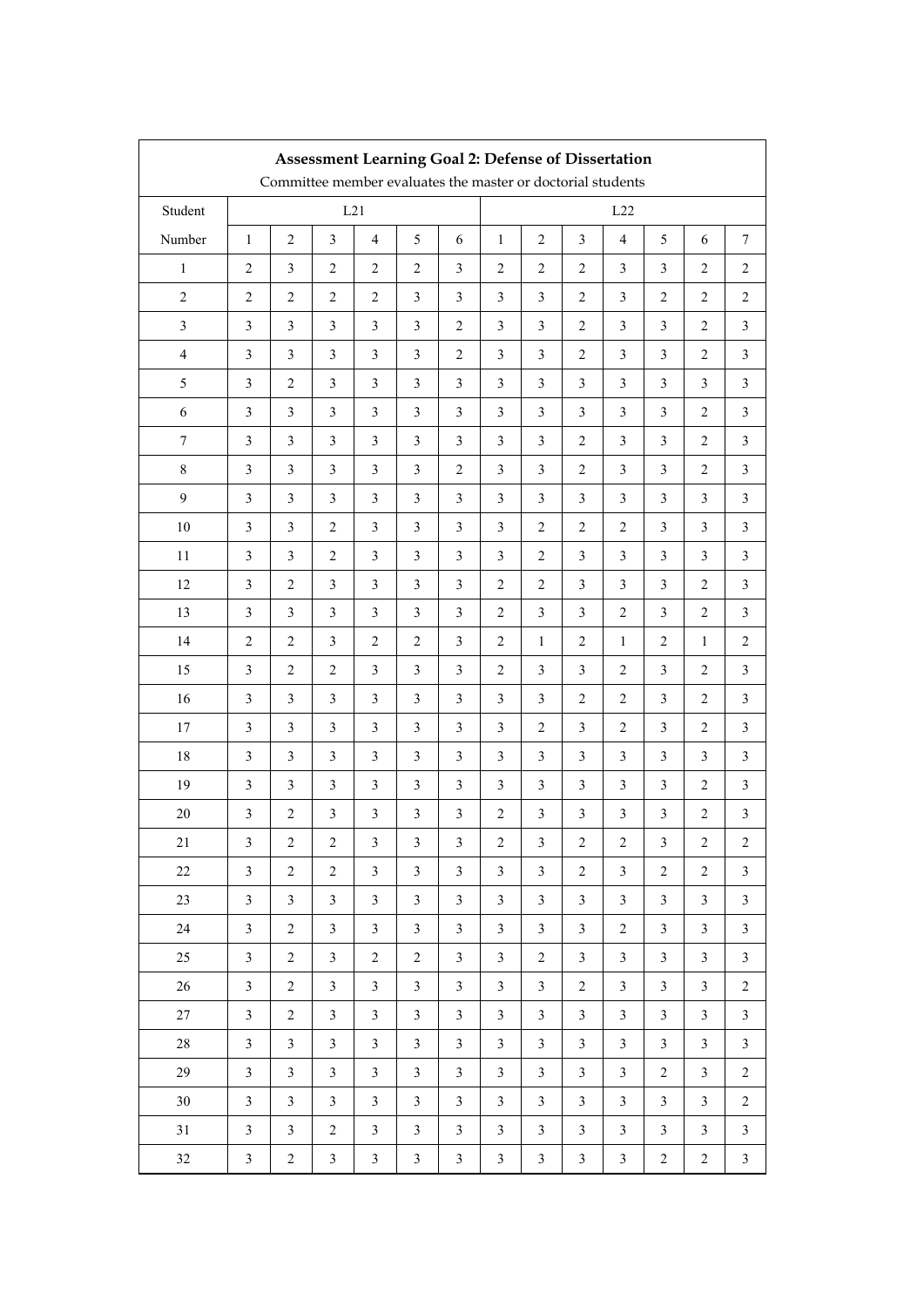| 3 point total | 29           | 19             | 24       | 28       | 29       | 29       | 25   | 25   | 20   | 24           | 27   | 14   | 25   |
|---------------|--------------|----------------|----------|----------|----------|----------|------|------|------|--------------|------|------|------|
| 2 point total |              | 13             | 8        | 4        |          |          |      | 6    | 12   | $\mathbf{r}$ |      | 17   |      |
| 1 point total | $\mathbf{0}$ | $\overline{0}$ | $\Omega$ | $\Omega$ | $\Omega$ | $\Omega$ | 0    |      |      |              |      |      | 0    |
| Mean          | 2.91         | 2.59           | 2.75     | 2.88     | 2.91     | 2.91     | 2.78 | 2.75 | 2.63 | 2.72         | 2.84 | 2.41 | 2.78 |

\* Criteria: 1 (Fails to Meet Expectations) 2 (Meets Expectations) 3 (Exceeds Expectations)

| Assessment Learning Goal 3: Defense of Dissertation |                         |                |                         |                                                             |                         |                         |                |                |                |                |                         |                |
|-----------------------------------------------------|-------------------------|----------------|-------------------------|-------------------------------------------------------------|-------------------------|-------------------------|----------------|----------------|----------------|----------------|-------------------------|----------------|
|                                                     |                         |                |                         | Committee member evaluates the master or doctorial students |                         |                         |                |                |                |                |                         |                |
| Student                                             |                         | L31            |                         |                                                             |                         |                         |                |                |                | L32            |                         |                |
| Number                                              | $\,1$                   | $\overline{c}$ | 3                       | $\overline{4}$                                              | 5                       | 6                       | $\tau$         | $\mathbf{1}$   | $\overline{2}$ | $\mathfrak{Z}$ | $\overline{\mathbf{4}}$ | 5              |
| $\mathbf{1}$                                        | $\overline{c}$          | $\overline{c}$ | $\overline{c}$          | $\sqrt{2}$                                                  | $\overline{2}$          | $\overline{c}$          | $\mathbf{2}$   | $\sqrt{2}$     | 2              | $\sqrt{2}$     | $\overline{c}$          | $\overline{c}$ |
| $\overline{c}$                                      | $\overline{c}$          | $\overline{2}$ | $\overline{2}$          | $\overline{c}$                                              | $\overline{2}$          | $\overline{2}$          | 3              | $\overline{3}$ | 3              | $\overline{2}$ | 3                       | 3              |
| $\overline{3}$                                      | $\overline{3}$          | $\overline{c}$ | $\overline{\mathbf{3}}$ | 3                                                           | $\mathfrak{Z}$          | $\overline{\mathbf{3}}$ | 3              | $\mathfrak{Z}$ | $\mathfrak{Z}$ | $\mathfrak{Z}$ | $\overline{3}$          | 3              |
| $\overline{4}$                                      | $\mathfrak{Z}$          | $\overline{2}$ | $\overline{\mathbf{3}}$ | $\mathfrak{Z}$                                              | 3                       | $\mathfrak{Z}$          | 3              | 3              | 3              | $\overline{3}$ | $\overline{3}$          | 3              |
| 5                                                   | $\overline{\mathbf{3}}$ | $\overline{2}$ | $\overline{\mathbf{3}}$ | $\overline{\mathbf{3}}$                                     | $\overline{\mathbf{3}}$ | $\overline{\mathbf{3}}$ | 3              | 3              | 3              | $\overline{3}$ | $\overline{c}$          | $\mathfrak{2}$ |
| $\sqrt{6}$                                          | $\mathfrak{Z}$          | $\overline{3}$ | $\overline{\mathbf{3}}$ | $\overline{\mathbf{3}}$                                     | 3                       | $\overline{\mathbf{3}}$ | 3              | $\overline{3}$ | $\mathfrak{Z}$ | $\mathfrak{Z}$ | $\overline{3}$          | $\mathfrak{Z}$ |
| $\boldsymbol{7}$                                    | 3                       | 3              | 3                       | 3                                                           | 3                       | 3                       | 3              | 3              | 3              | 3              | 3                       | 3              |
| $\,8\,$                                             | $\mathfrak{Z}$          | $\overline{c}$ | $\mathfrak{Z}$          | $\mathfrak{Z}$                                              | $\mathfrak{Z}$          | $\mathfrak{Z}$          | $\mathfrak{Z}$ | $\mathfrak{Z}$ | $\mathfrak{Z}$ | $\mathfrak{Z}$ | 3                       | $\mathfrak{Z}$ |
| 9                                                   | 3                       | 3              | 3                       | 3                                                           | 3                       | $\overline{3}$          | 3              | 3              | 3              | 3              | 3                       | 3              |
| 10                                                  | 3                       | $\mathfrak{Z}$ | 3                       | $\overline{\mathbf{3}}$                                     | $\overline{\mathbf{3}}$ | $\mathfrak{Z}$          | 3              | $\mathfrak{Z}$ | $\mathfrak{Z}$ | $\mathfrak{Z}$ | 3                       | 3              |
| 11                                                  | 3                       | $\overline{3}$ | $\overline{\mathbf{3}}$ | $\mathfrak{Z}$                                              | $\overline{3}$          | $\overline{3}$          | 3              | $\mathfrak{Z}$ | $\mathfrak{Z}$ | $\overline{3}$ | $\overline{3}$          | 3              |
| 12                                                  | $\overline{\mathbf{3}}$ | $\overline{2}$ | $\overline{\mathbf{3}}$ | $\overline{\mathbf{3}}$                                     | $\mathfrak{Z}$          | $\overline{c}$          | $\overline{c}$ | $\mathfrak{Z}$ | $\mathfrak{Z}$ | $\overline{c}$ | $\overline{\mathbf{3}}$ | 3              |
| 13                                                  | 3                       | $\overline{2}$ | $\overline{3}$          | $\mathfrak{Z}$                                              | $\overline{3}$          | $\overline{3}$          | 3              | $\overline{3}$ | $\mathfrak{Z}$ | $\mathfrak{Z}$ | $\overline{2}$          | 3              |
| 14                                                  | $\overline{2}$          | $\overline{2}$ | $\overline{2}$          | $\overline{c}$                                              | $\overline{2}$          | $\overline{c}$          | $\overline{c}$ | $\overline{2}$ | $\overline{c}$ | $\overline{c}$ | $\overline{2}$          | $\overline{2}$ |
| 15                                                  | $\mathfrak{Z}$          | $\sqrt{2}$     | $\mathfrak{Z}$          | 3                                                           | $\mathfrak{Z}$          | $\mathfrak{Z}$          | $\mathfrak{Z}$ | $\mathfrak{Z}$ | $\mathfrak{Z}$ | $\mathfrak{Z}$ | $\overline{c}$          | $\mathfrak{Z}$ |
| 16                                                  | 3                       | 3              | 3                       | 3                                                           | 3                       | 3                       | 3              | 3              | 3              | $\overline{c}$ | 3                       | $\mathfrak{Z}$ |
| 17                                                  | $\mathfrak{Z}$          | $\overline{c}$ | $\overline{c}$          | $\sqrt{2}$                                                  | 3                       | $\overline{2}$          | $\mathfrak{Z}$ | $\overline{3}$ | $\overline{c}$ | $\overline{c}$ | $\overline{2}$          | $\mathfrak{Z}$ |
| 18                                                  | 3                       | $\overline{c}$ | 3                       | 3                                                           | 3                       | $\overline{2}$          | 3              | 3              | 2              | $\overline{2}$ | 3                       | 3              |
| 19                                                  | 3                       | $\mathfrak{Z}$ | $\overline{3}$          | $\sqrt{2}$                                                  | $\overline{3}$          | $\mathfrak{Z}$          | $\mathfrak{Z}$ | $\mathfrak{Z}$ | $\overline{c}$ | $\mathfrak{Z}$ | $\overline{3}$          | $\mathfrak{Z}$ |
| 20                                                  | 3                       | 3              | $\overline{3}$          | $\overline{c}$                                              | $\overline{3}$          | $\overline{3}$          | 3              | $\overline{3}$ | $\mathfrak{Z}$ | $\mathfrak{Z}$ | $\overline{2}$          | 3              |
| 21                                                  | $\mathfrak{Z}$          | $\mathfrak{Z}$ | $\overline{3}$          | $\sqrt{2}$                                                  | $\overline{2}$          | $\mathfrak{Z}$          | 3              | $\overline{3}$ | 3              | $\mathfrak{Z}$ | $\overline{2}$          | $\overline{c}$ |
| 22                                                  | 3                       | $\overline{c}$ | 3                       | $\overline{c}$                                              | $\overline{3}$          | $\overline{c}$          | 3              | 3              | 3              | $\overline{c}$ | $\overline{c}$          | $\overline{c}$ |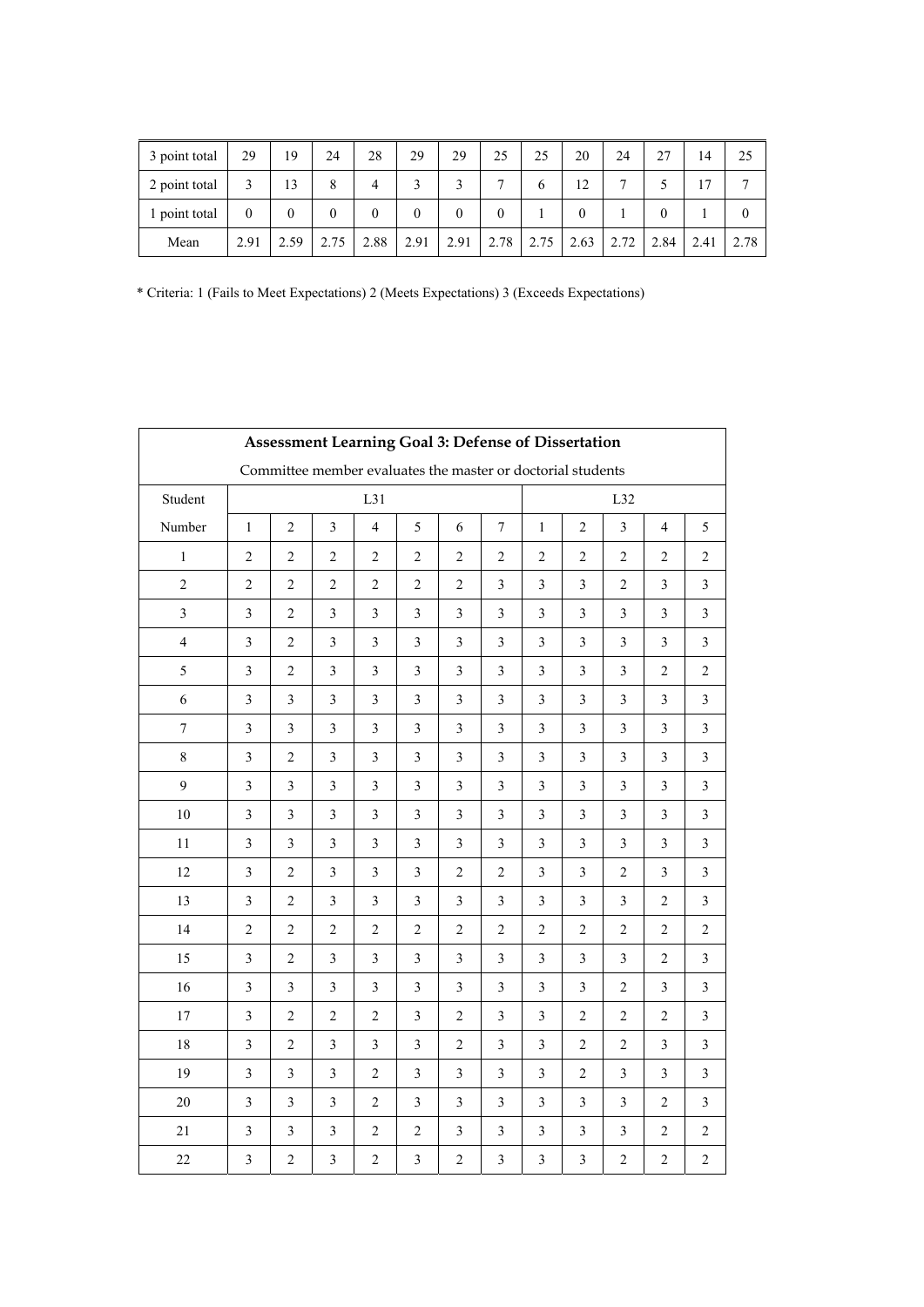| 23            | 3                | 3                | 3              | 3              | 3                | 3              | 3            |                |                  |                  |              |              |
|---------------|------------------|------------------|----------------|----------------|------------------|----------------|--------------|----------------|------------------|------------------|--------------|--------------|
| 24            | 3                | 3                | 3              | $\overline{2}$ | 3                | 3              | 3            | 3              | 3                | 3                | 3            | 3            |
| 25            | $\overline{3}$   | 3                | 3              | 3              | 3                | 3              | 3            | 3              | 3                | 3                | 3            | 3            |
| 26            | 3                | 3                | 3              | 3              | 3                | 3              | 3            | 3              | 3                | 3                | 3            | 3            |
| 27            | 3                | 3                | 3              | 3              | 3                | 3              | 3            | 3              | 3                | 3                | 3            | 3            |
| 28            | 3                | 3                | 3              | 3              | 3                | 3              | 3            | 3              | 3                | 3                | 3            | 3            |
| 29            | 3                | 3                | 3              | 3              | $\overline{2}$   | 3              | 3            | 3              | 3                | 3                | 3            | 3            |
| 30            | 3                | $\overline{2}$   | 3              | 3              | $\overline{2}$   | $\overline{2}$ | 3            | 3              | 3                | 3                | 3            | 3            |
| 31            | 3                | 3                | $\overline{2}$ | 3              | 3                | 3              | 3            | $\overline{2}$ | 3                | 3                | 3            | 3            |
| 32            | 3                | 3                | 3              | 3              | 3                | 3              | 3            | 3              | 3                | 3                | 3            | 3            |
| 3 point total | 29               | 18               | 27             | 23             | 26               | 24             | 29           | 28             | 26               | 23               | 22           | 26           |
| 2 point total | 3                | 14               | 5              | 9              | 6                | 8              | 3            | 3              | 5                | 8                | 9            | 5            |
| 1 point total | $\boldsymbol{0}$ | $\boldsymbol{0}$ | $\mathbf{0}$   | $\mathbf{0}$   | $\boldsymbol{0}$ | $\mathbf{0}$   | $\mathbf{0}$ | $\mathbf{0}$   | $\boldsymbol{0}$ | $\boldsymbol{0}$ | $\mathbf{0}$ | $\mathbf{0}$ |
| Mean          | 2.91             | 2.56             | 2.84           | 2.72           | 2.81             | 2.75           | 2.91         | 2.90           | 2.84             | 2.74             | 2.71         | 2.84         |

\* Criteria: 1 (Fails to Meet Expectations) 2 (Meets Expectations) 3 (Exceeds Expectations)

| Assessment Learning Goal 4: BA 561 and BA 554  |                |                |                |                |  |  |  |  |  |  |
|------------------------------------------------|----------------|----------------|----------------|----------------|--|--|--|--|--|--|
| Using course-embedded survey (peer evaluation) |                |                |                |                |  |  |  |  |  |  |
| Student                                        |                | L41            |                |                |  |  |  |  |  |  |
| Number                                         | $\mathbf{1}$   | 2              | 3              |                |  |  |  |  |  |  |
| $\mathbf{1}$                                   | 3              | 3              | 3              | 3              |  |  |  |  |  |  |
| $\overline{c}$                                 | $\overline{2}$ | $\mathfrak{Z}$ | $\mathfrak{2}$ | $\overline{2}$ |  |  |  |  |  |  |
| $\overline{3}$                                 | 3              | $\overline{2}$ | 3              | 2              |  |  |  |  |  |  |
| $\overline{4}$                                 | 3              | $\mathfrak{Z}$ | 3              | 3              |  |  |  |  |  |  |
| 5                                              | 3              | 3              | 3              | 3              |  |  |  |  |  |  |
| 6                                              | $\overline{2}$ | 3              | 3              | 3              |  |  |  |  |  |  |
| $\tau$                                         | $\overline{2}$ | $\overline{2}$ | $\overline{2}$ | 2              |  |  |  |  |  |  |
| 8                                              | 3              | 3              | 3              | 3              |  |  |  |  |  |  |
| 3 point total                                  | $\overline{4}$ | 5              | 5              | $\overline{4}$ |  |  |  |  |  |  |
| 2 point total                                  | 3              | $\overline{2}$ | $\overline{2}$ | 3              |  |  |  |  |  |  |
| 1 point total                                  | $\mathbf{0}$   | $\mathbf{0}$   | $\theta$       | $\mathbf{0}$   |  |  |  |  |  |  |
| Mean                                           | 2.57           | 2.71           | 2.71           | 2.57           |  |  |  |  |  |  |

\* Criteria: 1 (Fails to Meet Expectations) 2 (Meets Expectations) 3 (Exceeds Expectations)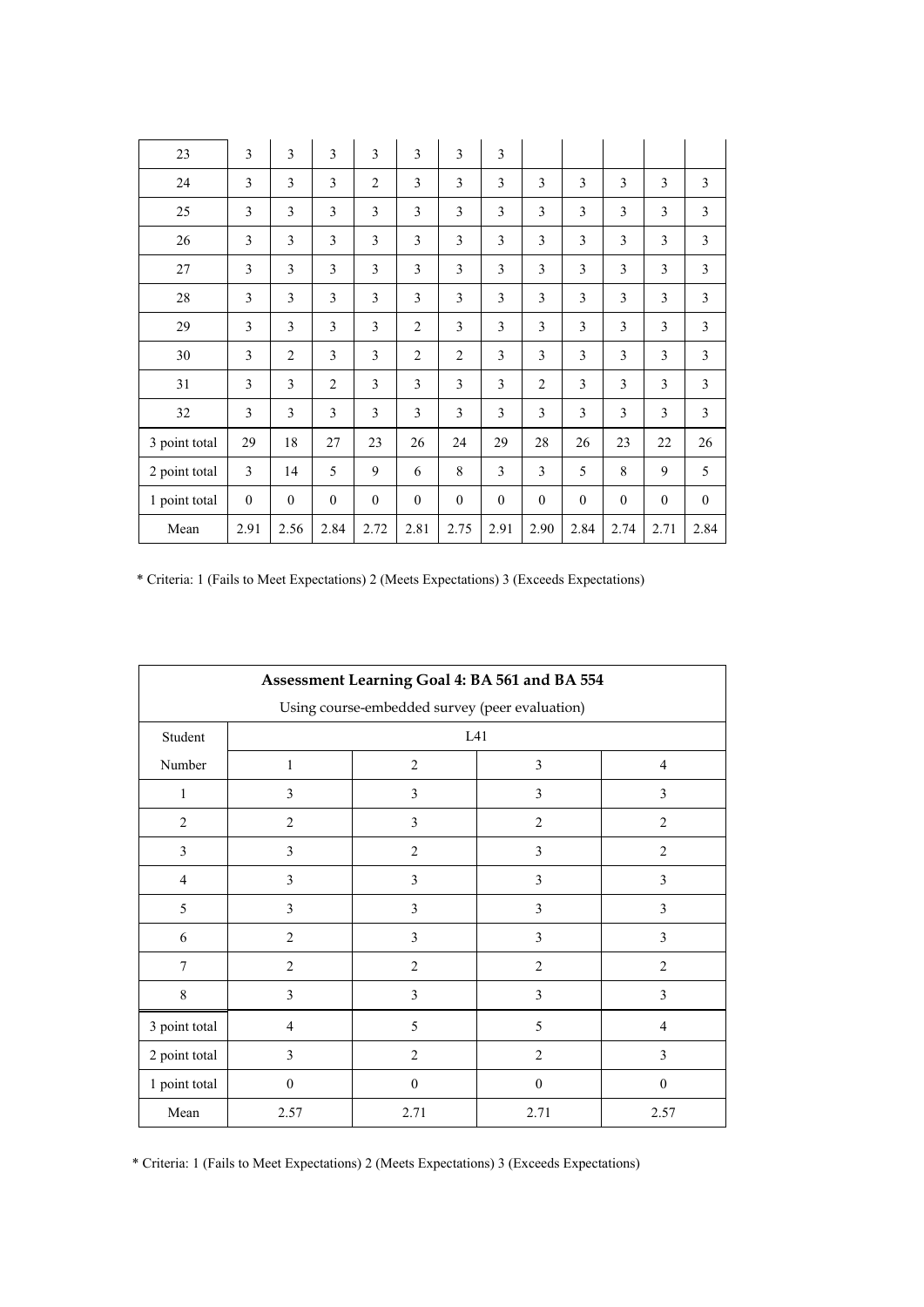## *Result Interpretation and Comments*

#### **- Learning Goal 1 – Objective 1 (L11)**

An overall score for L11 is 2.84. The results imply that the graduates have enough quantitative skills for their research. In particular, the average score for 'Identification of research problems', 'Application of quantitative tools' and 'Consistent conclusions' are 3.00. The graduates develop a well-integrated statement of their research issues, and show strong understanding of application of quantitative techniques. In addition, they can suggest consistent conclusions based on strong analysis. Generally, average scores went up compared to the last year. More emphasis on literature search skill to find reliable information is needed.

#### **- Learning Goal 1 – Objective 2 (L12)**

An overall score is 2.90 for L12. The results imply that the graduates have enough knowledge about their research areas, theories and research tools. In particular, all the average score is 3.00 except for "Proper use of effective research tools". It shows the graduates well understand most aspects of basic theory, and employ the theory to support research arguments. In contrast, the average score for 'Proper use of research tools' is 2.60. Although it is still a high score, it is the lowest one among other criteria. Therefore, the college also needs to put more emphasis on how to use research tools.

### **- Learning Goal 2 – Objective 1 (L21)**

An overall score is 2.82 for L21. The results imply that the graduates are able to write wellwritten professional papers. In particular, average score for 'Logic & Organization', 'Purpose and Audience' and 'Format' are 2.91. It shows our graduates can propose their ideas clearly with well-organized format. However, average score for 'Language' is 2.59. The score on 'Spelling and grammar' was very low for five consecutive years. It suggests that more education on English skill is required.

#### **- Learning Goal 2 – Objective 2 (L22)**

An Overall score is 2.70 for L22. The results imply that the graduates can deliver an effective oral presentation. The average score for 'Professionalism' is 2.84. It shows the graduates dress as a working professional with high quality, style. However, the average score for 'Use of media/rapport with audience' is 2.41 the lowest. It strongly recommend that more education on effective slides and speech.

### **- Learning Goal 3 – Objective 1 (L31)**

An overall score is 2.79 for L31. The results imply that our students can diagnose research problems effectively. In particular, average score for 'Identify research issues' and 'Ethical